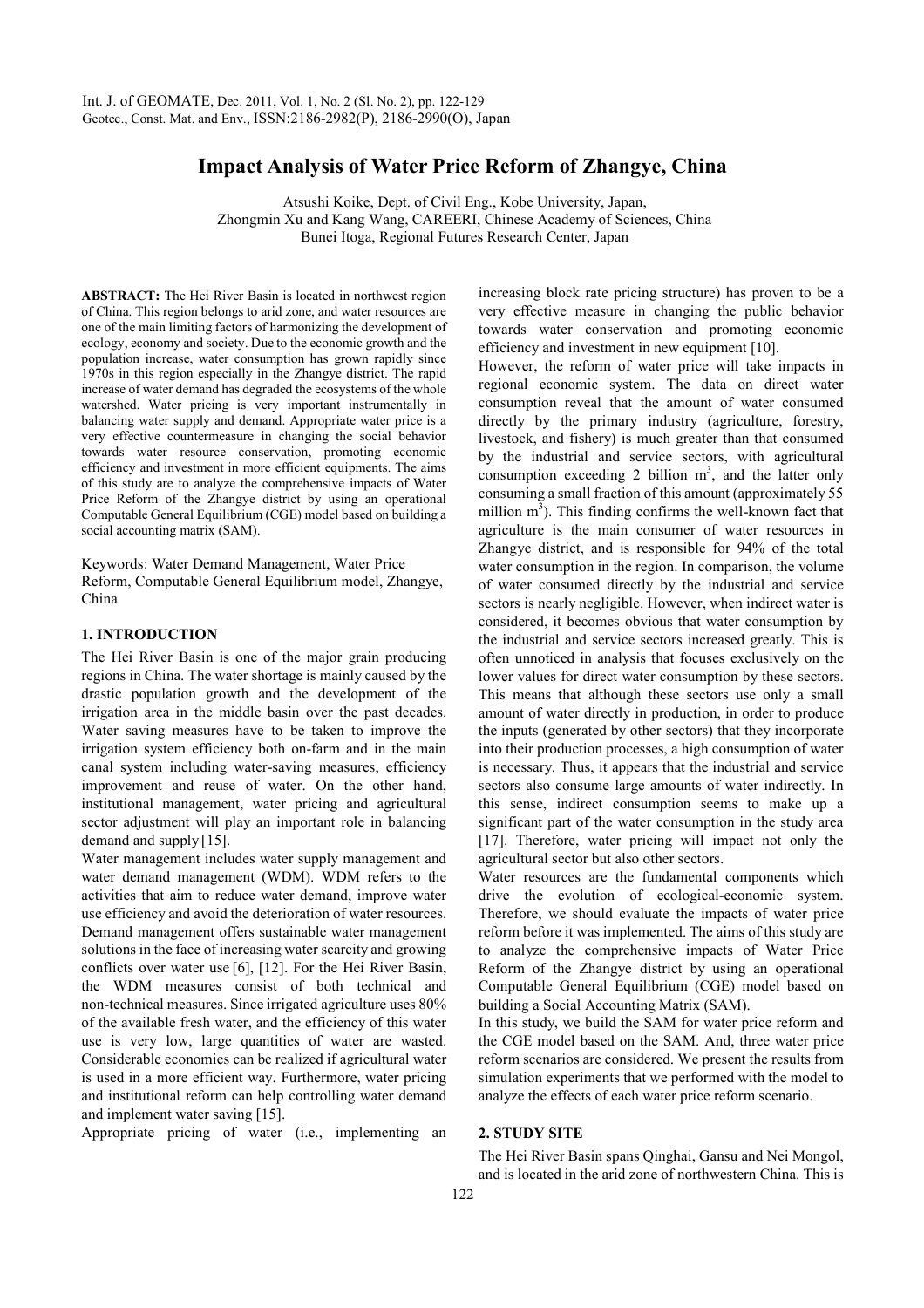the second largest inland river basin in China. It covers an area of approximately 130,000 km2. Its upper reaches source from the boundary district of Gansu and Qinghai, and its lower reaches end to the desert in the western part of Inner Mongolia. Administratively, the basin includes a county of Qinghai Province located in the upstream region of the Hei River Basin; a city and counties of Gansu Province, all of which lie in the midstream region, namely Zhangye district, Minle district, Shandan district, Linze district and Gaotai district, respectively; and a county (within the Ejina Oasis with the location in the downstream region of the basin) in the Inner Mongolia [9] (Fig.1).The study site is Zhangye district, located in the middle reaches of the Hei River, is 42,000 km2 in size and has a population of 1.264 million, including a rural population of 9.11 million and an urban population of 3.53 million. The climate of this region is arid, with annual precipitation ranging from approximate 100 to 300 mm, and potential annual evapotranspiration reaching 2,000 mm.

Although located in one of the driest zones in the world, Zhangye district consists of many oasis ecosystems that are mainly watered by the Hei River. Water use in this city accounts for about 93% of all water use from the river, with 94% of this water used for agriculture. According to the Zhangye Statistical Yearbook [4], the irrigated area in Zhangye district was about 68,667 ha in the 1950s, but by 2002, it expanded to approximate 266,000 ha, including 212,000 ha of farmland and 41,000 ha of forest and grassland. As a result of irrigated farming, Zhangye district has become an important center of Gansu Province for the production of commodity grains.

Since the Chinese national economic reforms that began in 1978, new industrial sectors have arisen, such as mining (including coal production), production of building materials, electric power, metallurgy, machinery assembly, transportation, and services. In recent years, Zhangye district has experienced considerable economic growth as a result of these changes. The gross domestic product (GDP) was 837.3 million US\$ in 2001, which was 8% greater than that in 2000. In 2002, 2003, and 2004, the GDP increased to 916.8, 1013.1, and 1206.7 million US\$, respectively, representing annual increases of 10%, 11%, and 12%, respectively, over the values in the previous year [8].

Expanding agriculture and rapid economic growth have resulted in excessive use of the region's water resources. According to GPBWR (2003) [7], in 2002, the annual available water resources were 2.05 billion  $m<sup>3</sup>$ , including 1.63 billion  $m<sup>3</sup>$  surface water and 0.42 billion  $m<sup>3</sup>$ groundwater while the actual annual water utilizations were 2.42 billion  $m<sup>3</sup>$ , of which 90% was consumed by the socio-economic systems, and of this amount, 96% was used for agriculture. Ecological and environmental water demands are severely restricted for the excessive water use in socio-economic systems. As a result, the city seems to have locked into an environmental-economic dilemma through increasing dependency on the scarce water resources and further erosion of environmental quality [16].



**3. SOCIAL ACCOUNTING MATRIX FOR WATER PRICE REFORM** 

### **3.1 Social Accounting Matrix**

A Social Accounting Matrix (SAM) can be defined as an organized matrix representation of all transactions and transfers between different production activities, factors of production, and institutions (like households, firms and government), actual or imputed, within the economy and with respect to the rest of the world. A SAM is thus a comprehensive accounting framework within which the full circular flow of income-from production to factor income to household income to household demand and back to production-is captured. In a SAM, all the transactions in an economy are presented in the form of matrix as opposed to the double-entry format. Each row of the SAM details the receipts of an account while the columns detail the corresponding expenditure. The row and the column follow the same ordering and hence, a SAM must always be square matrix. An entry in row i and column j of the SAM denotes the receipts of account i from account j.

A SAM can be regarded as an extension of the Input-Output (I-O) table. The I-O table is a widely used matrix framework supplying detailed information on the flow of goods and services and on the structure of production cost. The SAM extends the I-O matrix in one fundamental way: unlike the I-O matrix, the SAM shows the interrelationship between income distribution and final expenditure. In other words, the circular flow of income, which is not closed in the I-O model, is partly closed at the macro level in the SAM model. For example, the economy wide effects of a change in an exogenous variable (say, export demand) turn out to be larger in the SAM model than in the I-O model, because the SAM model captures the induced effect on production and income that operate via household incomes and final demand. More importantly for policy-making, the structural pattern of effects due to such an exogenous change differs significantly between the SAM and I-O models. A further difference between the SAM and I-O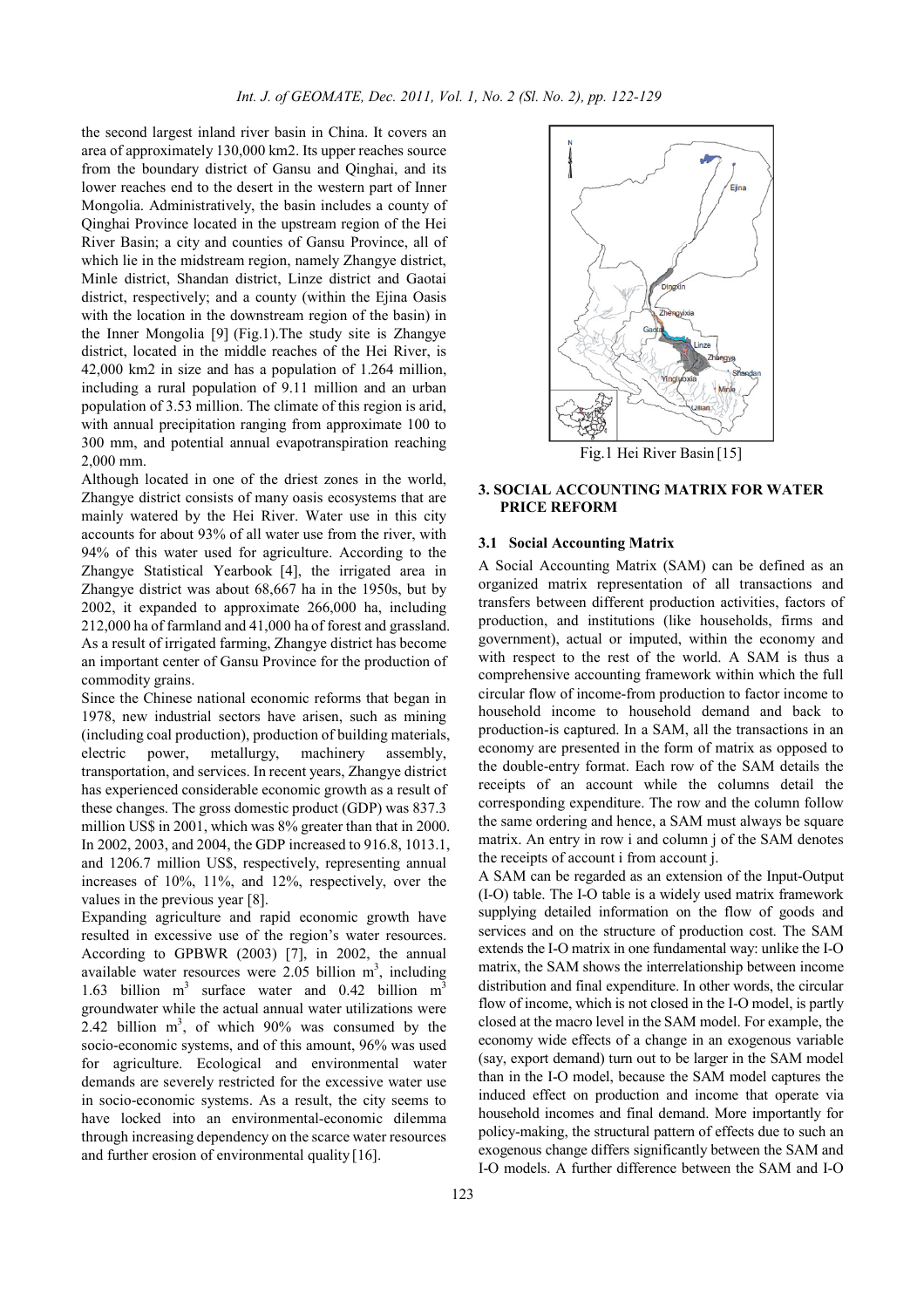|                      |                   | activity           | commodity                    | factor          |                                      | institution     |                 |                                  | other institution           |                       |                                    |                      |
|----------------------|-------------------|--------------------|------------------------------|-----------------|--------------------------------------|-----------------|-----------------|----------------------------------|-----------------------------|-----------------------|------------------------------------|----------------------|
|                      |                   |                    |                              | labor           | capital                              | water           |                 | household water authority        | government                  | tax                   | rest of the world                  | investment           |
| activity             |                   |                    | domestic marketed<br>outputs |                 |                                      |                 |                 |                                  |                             |                       |                                    |                      |
| commodity            |                   | intermediate       |                              |                 |                                      |                 | final<br>demand |                                  | government<br>demand        |                       | export                             | investment<br>demand |
| factor               | labor             | labor input        |                              |                 |                                      |                 |                 |                                  |                             |                       |                                    |                      |
|                      | capital           | capital input      |                              |                 |                                      |                 |                 |                                  |                             |                       |                                    |                      |
|                      | water             | water input        |                              |                 |                                      |                 |                 |                                  |                             |                       |                                    |                      |
| institution          | household         |                    |                              | labor<br>income | capital income<br>of household       |                 |                 |                                  | transfer from<br>government |                       | transfer from rest<br>of the world |                      |
|                      | water authority   |                    |                              |                 | capital income of<br>water authority | water<br>income |                 |                                  |                             |                       |                                    |                      |
|                      | government        |                    |                              |                 |                                      |                 |                 |                                  |                             | government<br>revenue |                                    |                      |
| other<br>institution | tax               | value added<br>tax |                              |                 |                                      |                 | payroll<br>tax  | direct tax of<br>water authority |                             |                       |                                    |                      |
|                      | rest of the world |                    | import                       |                 |                                      |                 |                 |                                  |                             |                       |                                    |                      |
|                      | investment        |                    |                              |                 |                                      |                 | saving          | investment of<br>water authority | investment of<br>government |                       | investment of<br>rest of the world |                      |

Table.1 SAM structure

models is that the I-O models do not include enough institutional detail (for example, income distribution) to provide a framework for obtaining the full impact of a policy change.

### **3.2 Features of SAM for Water Price Reform**

**Table.1** shows a SAM structure with verbal explanations in the cells instead of numbers. First, the SAM distinguishes between accounts for "activity (a)" and "commodities (c)". The receipts are valued at producer prices in the activity accounts and at market prices (including import) in the commodity accounts. This separation of activities from commodities is preferred because it permits activities to produce multiple commodities (for example, a dairy activity may produce the commodities cheese and milk) while any commodity may be produced by multiple activities (for example, activities for small-scale and large-scale maize production may both produce the same maize commodity). This treatment provides the data needed to model imports as perfect or imperfect substitutes with domestic goods.

Second, as noted, the government is disaggregated into a core government account and different tax accounts, one for each tax type. This disaggregation is often necessary because the economic interpretation of some payment may otherwise be ambiguous. In any given application, the SAM may exclude any of the individual tax accounts. In the SAM, payments between the government and other domestic institutions are reserved for transfers [2].

Finally, the domestic nongovernment institutions in the SAM consist of households and water supply authority (water authority). Households hold labor and capital, and earn factor income. It may also receive transfers from government and rest of the world. Households expend to final demand, payroll tax and saving. The water authority is public institution and manages water supply. The water authority holds water and capital, and earns factor incomes.

Their incomes are expended for direct tax and investment. As opposed to households, water authority does not consume. Actually, there are three water authorities: industrial water authority, agricultural water authority and daily life water authority in Zhangye district. Water qualities are different in each water authority. But in this model, it is supposed that there is one water authority for simplification. The specializations of this SAM to analyze the water price reform are that production factors have water in addition to labor and capital. Thus, the study can analyze the impact of water price reform. In this study, the SAM employs 10 enterprises, "agriculture", "forestry", "livestock", "fishery", "agriculture, forestry and fisheries service (agriculture service) ", "mining", "manufacture", "electricity", "construction", "others".

The data source of labor input, capital input, value added tax, capital income of household, final demand, government demand, investment demand, income transfer to household from government, payroll tax and direct tax of water authority is from the Zhangye Statistical Yearbook 2007 [4]. And other data is determined as following. Water input is calculated by multiplying quantity of water [4] by water price [14]. Intermediate, import and export are determined by Input-Output questionnaire. Labor income is total labor. Capital income of water authority is total water input minus capital income of household. Water income is total water input. Government revenue is sum of value added tax, payroll tax and direct tax of water authority. Saving is total household income minus total final demand minus payroll tax. Investment of water authority is total water authority income minus direct tax of water authority. Government investment is government revenue minus total government demand minus transfer. Investment of rest of the world is total import minus total export.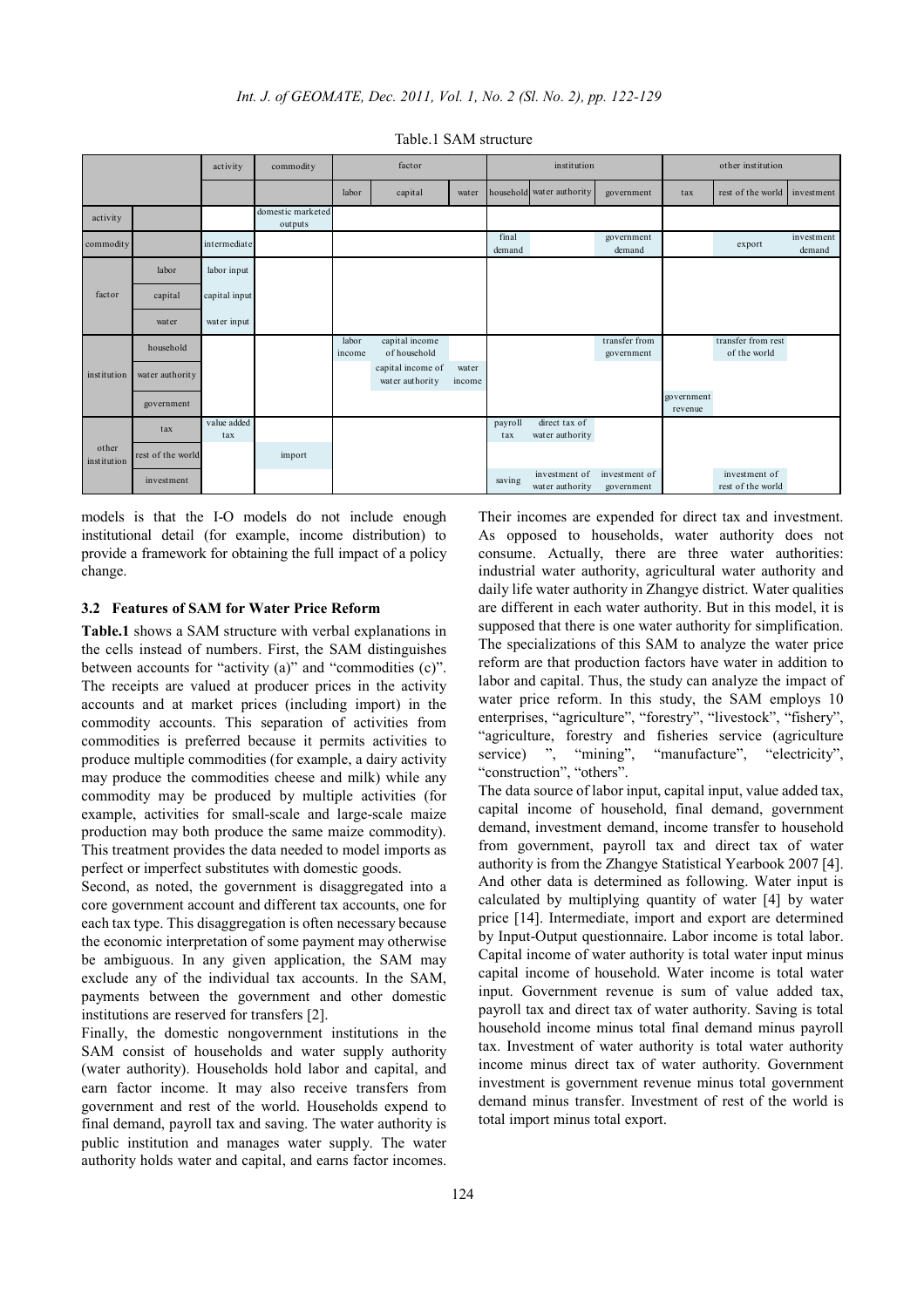# **4. CGE MODEL FOR WATER PRICE REFORM**

### **4.1 Computable General Equilibrium model**

A Computable General Equilibrium (CGE) model is a general equilibrium model that implements the textbook description of an economy. There are utility-maximizing consumers whose decisions determine the demand for goods and supply of labor. There are profit-maximizing producers whose decisions determine the supply of goods and the demands for primary factors (labor, capital, and land) and intermediate inputs. There is international trade. There is a government which collects taxes and tariffs; may set exchange rates; and provides transfers, subsidies, and services. Finally, there are market-clearing conditions specifying supply-demand balance, which will determine equilibrium prices. The model is a "general equilibrium" because all domestic supplies, demands, prices, and incomes are determined simultaneously within the model. It is computable because the model solves empirically for all endogenous variables in a highly non-linear system of simultaneous equations.

Changes in policy alter demand through changes in prices. The wide scope of the model makes it especially useful for evaluating projects that have broad effects, changing incomes in many sectors through intersectoral linkages. When there is a generating many ripples in the economy, a general equilibrium framework are the appropriate tool of analysis [3].

The CGE model can consider the complex relationships in economic system, and it has been a popular tool in policy analysis. Water issues are important also in the world. Numerous state and regional economic impact studies of water management have been conducted. [Peter Berck, 1990] employ CGE procedure to investigate the reallocation of water in the San Joaquin Valley [11]. and [Chang K. Seung, 1997] investigate the economic impacts of transferring surface water from irrigated agriculture to recreational use at the Stillwater National Wildlife Refuge in Churchill Country, Nevada[5]. [Alexander Smajgl, 2006] develop a conceptual framework of water reform and generates an Applied General Equilibrium (AGE) model to investigate the impacts of potential water reform scenarios for an irrigation area with features of the Lower Burdekin [1]. [Okuda and Hatano, 2005] provides water-rights transaction model at China's province level applying general equilibrium theory, in which sets a virtual water-rights market for YRB[13]. We built the Social Accounting Matrix (SAM)[2] of Zhangye district and used an operational CGE model to analyze the impacts of water price reform of Zhangye district. And this study analyzes the impact on the Zhangye economy by water price reform methods by using the CGE model.

The CGE model explains all of the payments recorded in the SAM. The model therefore follows the SAM disaggregation of factors, activities, commodities and institutions. It is written as a set of simultaneous equations, many of which are nonlinear.

### **4.2 Features of CGE Model for Water Price Reform**

Fig.2 shows the Framework of the CGE model for water price reform. Continues line shows flow of goods and factors, and it shows money flow in opposite sense. Dash line shows the flow of tax, subsidy, saving and transfer.



Fig.2 Framework of the CGE model for water price reform

In this CGE model, agents are presented by household, water authority, government, rest of the world, investment agent and ten enterprises. And there are factor market and goods market. Enterprises are "agriculture", "forestry", "livestock", "fishery", "agriculture, forestry and fisheries service (agriculture service) ", "mining", "manufacture", "electricity", "construction", "others".

The household income is composed of returns to labor and capital, as well as transfers from government and the rest of the world. And it is supposed that transfers to households from government are proportionate to government income. Household expend on saving, consumption of commodity and tax. The households consume the domestic consumer goods. It is assumed that each household maximizes its utility function subject to consumption expenditure constraint. The utility functions are defined as Cobb-Douglas functions.

The water supply authority (water authority) holds water and capital. It supplies water using by capital, pays a tax and invests.

It is supposed that government revenue is composed of value added tax, household tax and direct tax of water authority. Government expenditures are divided into transfer to household, consumption and saving.

Each producer is assumed to maximize its profits, defined as the difference between revenues earned and the cost. Profits are maximized subject to a production technology; the structure of which are shown in Fig.3.

Value added  $(V)$  is composed of water  $(W)$ , labor  $(L)$  and capital (K) by the Cobb-Douglas function. Domestic production (DP) is a combination of value added and intermediate (X), which are characterized as strict complements according to Leontief function. In other words, zero-value substitution elasticities are assumed for intermediate inputs and value added. It is assumed that input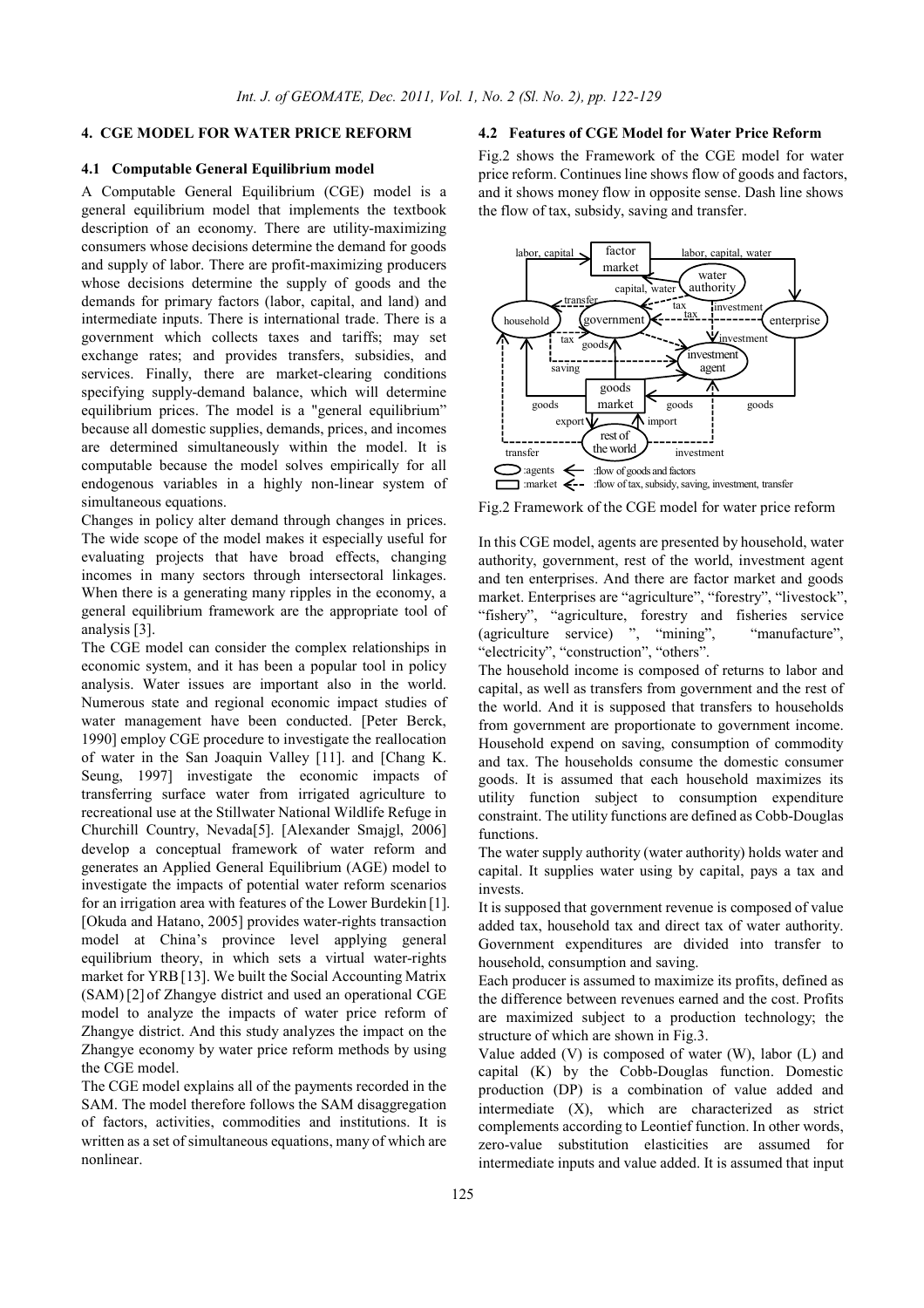coefficients of intermediate goods are fixed. Domestic production is transformed to domestic goods (D) and export (E) by CET (constant elasticity of transformation) function and export price is domestic consumer goods price. Domestic consumer goods are obtained to compose of domestic goods and import (M) by CES (constant elasticity of substitution) function and import price is fixed the price of rest of the world. The import price is the price paid by domestic users for imported commodities. And, the export price is domestic consumer goods price. In Zhangye district, most of import and export is transaction between Zhangye district and other national region. In this model, we assumed that the import price is fixed the price of rest of the world. In this model, foreign saving and transfer to household from rest of the world are fixed. The fact that all items except imports and export are fixed mean that, in fact, the trade deficit also is fixed. Model detail is in appendix.



#### **4.3 Scenario Definition**

The primary water price is different in each activity as Fig.4. The primary price – also called benchmark – is compared with each scenario which is described in this section. Three scenario conditions are summarized in Table.2.

Scenario 1 means that the amount of the water price charge for construction, mining, manufacture, electricity and others are larger than the amount of price charge for agriculture, forestry, livestock, fishery and agriculture service



Fig.4 Primary water price of each activity (Yuan/m<sup>3</sup>)

Scenario 2 means that the amount of the water price charge for construction, mining, manufacture, electricity and others are less than scenario 1, and the amount of price charge for agriculture, forestry, livestock, fishery and agriculture service is larger than sccenario1.

Then, water supply with water price reform doesn't exceed the present water authority income. The price that the water supply exceeds the income of water authority is unfeasible.

 $T<sub>1</sub>$   $T<sub>2</sub>$   $T<sub>3</sub>$   $T<sub>4</sub>$   $T<sub>5</sub>$   $T<sub>6</sub>$ 

| таріе 2 эсепано ценішноп |                                                                                      |  |  |  |  |  |
|--------------------------|--------------------------------------------------------------------------------------|--|--|--|--|--|
| Scenario 1               | Constant rate price charge for all activities<br>$P_a^w \Rightarrow (1+\alpha)P_a^w$ |  |  |  |  |  |
| Scenario 2               | Constant additional price charge for all activities<br>$P_a^w \Rightarrow P_a^w + P$ |  |  |  |  |  |
| Scenario 3               | Constant price for all activities<br>$P^w \Rightarrow P^w$                           |  |  |  |  |  |
| $P^w$<br>α               | : primary water price<br>: water price increase rate                                 |  |  |  |  |  |

*P* : water price increase amount

*a* : suffix of activity

#### **5. RESULTS AND INTERPRETATION**

### **5.1 Welfare Loss with Quantity of Water Saving**

In this section, we compare the welfare loss with quantity of water saving in each scenario. The main output of CGE is utility level of household. The welfare loss is defined as the equivalent variation (EV). The EV is an estimate of the hypothetical variation in the household income, which would have produced the same change in the utility of the representative consumer, at fixed prices.

$$
EV = \frac{U_0}{\prod_{c} \left(\frac{\beta_c^H}{P_{oc}^{DC}}\right)^{\beta_c^H}} - \frac{U_1}{\prod_{c} \left(\frac{\beta_c^H}{P_{oc}^{DC}}\right)^{\beta_c^H}}
$$
(1)

 $U$  : utility

 $P^{DC}$  : domestic consumer goods price

 $\beta$ <sup>H</sup>  $\beta_c^H$  : household domestic consumer goods demand Share parameter<br>0 : hefore water price reform

: before water price reform

1 : after water price reform

Amount of water saving is defined as the amount of water using without water price reform minus the amount of water using with water price reform. We can analyze the welfare loss when the same amount of water is saved in each scenario.



Fig.5 Welfare loss with water saving rate

Fig.5 shows that the welfare loss with quantity of water saving in each scenario. Scenario 3 is the least of welfare loss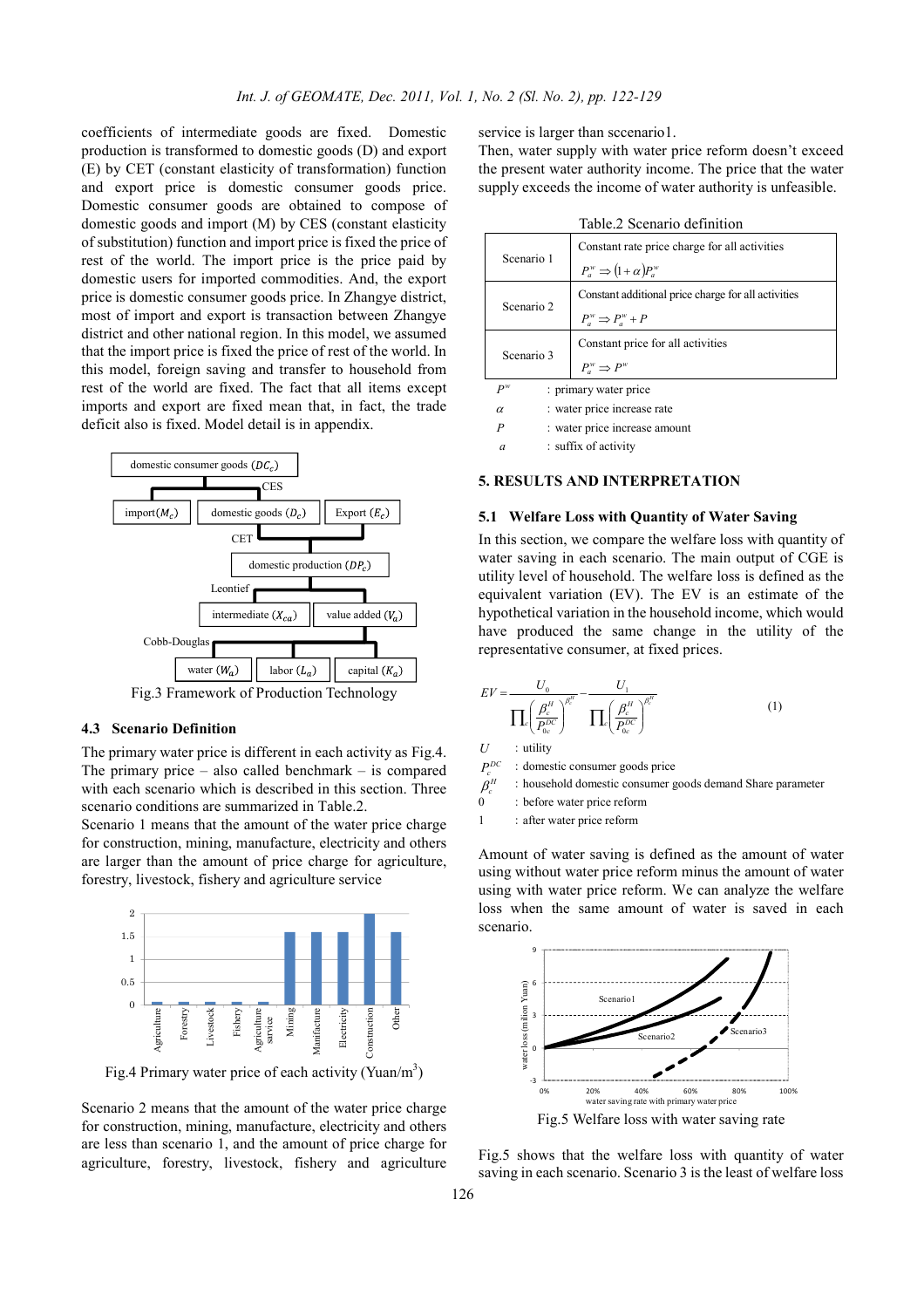when the equal amounts of water are saved. It shows that scenario 3 is the best water price reform method. But scenario 3 is also unfeasible, because water supply sector needed to be subsidies when the water prices are under 0.7 (Yuan/m<sup>3</sup>) (dash line in Fig.5), and the amount of water savings exceeds 80% of the amount of present water using when the water price is more than  $0.7$  (Yuan/m<sup>3</sup>) (continuous line in Fig.5). Looking at the welfare loss with quantity of water savings, scenario 2 is the best water price reform method except for scenario 3.

# **5.2 Impact on Domestic Production of Water Price Reform**

Fig.6 shows the change of quantity and the change rate of domestic production. Fig.6 shows that water price reform of scenario 1 affects the domestic production of mostly agriculture and manufacture. On the other hand, water price reform of scenario 2 affects domestic production of mostly agriculture. Even though, impact on agriculture of scenario 1 is larger than scenario 2 although the water price charge for agriculture of scenario 1 are smaller than scenario 2.



Fig.6 Change of quantity and change rate of domestic production to save the water of 1 billion m3



Fig.7 Change of quantity and change rate of final demand to save the water of 1 billion  $m<sup>3</sup>$ 

Looking at Fig.7 and Fig.8, the impact on final demand of agriculture of scenario 1 is smaller than scenario 2, and the impact on final demand of agriculture of scenario 1 is also smaller than scenario 2. Looking at Fig.9, the impact on total

intermediate demand of agriculture of scenario 1 is larger than scenario 2. This means that the impacts on domestic production are caused by total intermediate demand (Fig.10). Because, manufacture demand has a relative large amount of intermediate from agriculture, and water price reform of scenario 1, therefore there is a decrease of domestic production in manufacture.



Fig.8 Change of quantity and change rate of investment demand to save the water of 1 billion  $m<sup>3</sup>$ 



Fig.9 Change of quantity and change rate of total intermediate demand to save the water of 1 billion m 3



Fig.10 Input coefficient of manufacture

## **6. CONCLUSION**

In this paper, we built a CGE model for water price reform. We applied the CGE model to the Zhangye economy. The proposed method provided three water price reform scenarios and these impacts on economy. Constant price for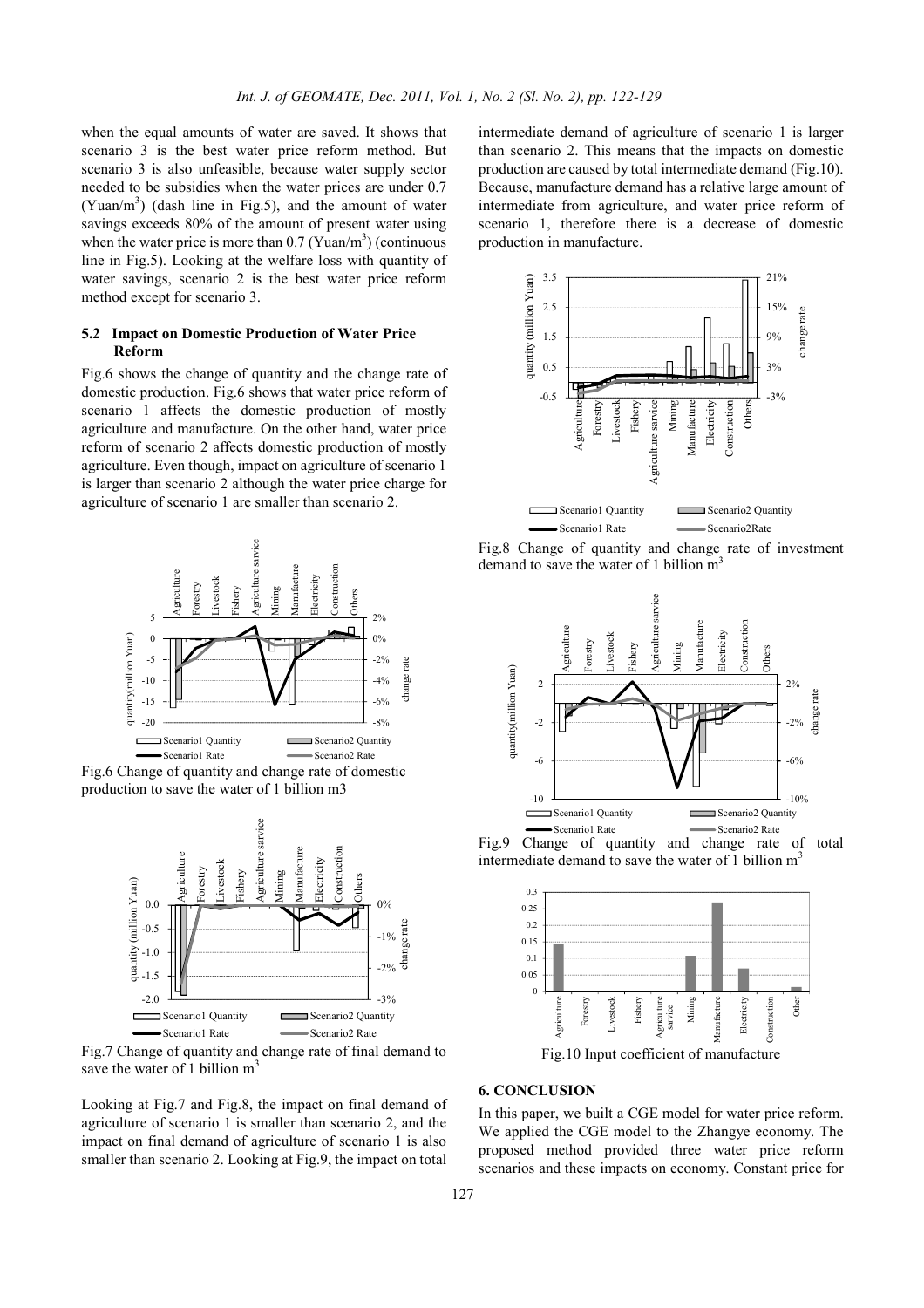all activities of welfare loss is the least when the equal amounts of water are saved. But it is also unfeasible, because the water supply sector are needed to be subsidies when the water prices are under 0.7 (Yuan/m3). And the amount of water savings has exceeded 80% beyond the amount of present water using when the water prices are more than 0.7 (Yuan/m3). Looking at the welfare loss with quantity of water savings, constant additional price charge for all activities have larger decrease of welfare loss than constant rate price charge. But, additional price charge for all activities affects mostly agriculture. On the other hand, constant rate price charge for all activities more decrease welfare loss than constant additional price charge. But constant rate price charge for all activities affects mostly agriculture and manufacture. In other words, constant rate price charge for all activities decreases more in welfare loss, and decrease of domestic production are incurred by mainly agriculture and manufacture. On the other hand, constant additional price charge for all activities decreases less in welfare loss and the decrease of domestic production are incurred mainly by agriculture.

### **7. ACKNOWLEDGMENTS**

This work was supported by JSPS Core University Program and in part by Global COE Program "Global Center of Excellence for Dryland Science," MEXT, Japan.

### **8. REFERENCES**

- [1] Alexander Smajgl, Romy Greiner, Colin Mayocchi, "Estimating the implications of water reform for irrigators in a sugar growing region." Environmental Modeling and Software, vol. 21, 2006, pp. 1360-1367.
- [2] Basanta K. Pradhan, M.R. Saluja, Shalabh K. Singh, "Social Accounting Matrix for India," SAGE Publication, 2006.
- [3] Bell, C. and S, Devaraian, "Intertemporally Consistent Shadow Prices in an Open Economy "Estimate for Cyprus"," Journal of Public Economics, Vol.32, 1987, pp. 263-285.
- [4] Bureau of Statistics of Zhangye, "Zhangye Statistical Yearbook," Zhangye, China, 2007.
- [5] Chang K. Seung, Thomas R. Harris, MacDiarmid, "Economic impacts of surface water reallocation policies: A comparison of supply-determined SAM and CGE models," The Journal of Regional Analysis and Policy, vol. 27, 1997, pp.55-76.
- [6] Frederick, K.D., "Balancing water demands with supplies: the role of management in a world of increasing scarcity," World Bank Technical Paper No. 189, 1993.
- [7] Gansu Provincial Bureau of Water Resources (GPBWR), "Gansu water resource official report of 2002," Beijing: China Water Power Press, 2003.
- [8] Gansu Statistical Bureau (GSB), "Gansu Yearbook (1979–2005)," Beijing: China Statistics Press, 1978–2004.
- [9] Gao, O. Z. and Li, F. X. "Case Study of Rational Development and Utilization of Water Resources in the Heihe River Basin. Lanzhou," Gansu Science and Technology Press, 1991.
- [10] Hanemann, M., "Pricing as a tool for demand management: Workshop water for the city: strategic planning, demand management and network losses control," Athens : National Technical University of Athens, University of the Aegean, Water Supply and Sewerage Company of Athens, 2001.
- [11] Peter Berck, Sherman Robinson, George Goldman, "The Use of Computable General Equilibrium Models to Assess Water Policies," California Agricultural Experiment Station Giannini Foundation of Agricultural Economics, Working Paper No. 545, 1990.
- [12] Postel, S, "Dividing the Waters: Food Security, Ecosystem Health and the New Politics of Water Scarcity," World Watch Institute, 1996, pp.65-76.
- [13] Takaaki Okuda and Takayuki Hatano, "A General equilibrium modeling on water allocation in the Yellow River Basin, China,' Proceedings Annual Meeting of Environmental Systems Research. 33, 2005, pp. 65-72.
- [14] Water Authority of Zhangye, "Water Management Practices in Zhangye," Zhangye, China, 2007.
- [15] Yan Chen, Dunqiang Zhang, Yangbo Sun, Xinai Liu, Nianzhong Wang, Hubert H.G. Savenije, "Water demand management: A case study of the Heihe River Basin in China," Physics and Chemistry of the Earth 30, 2005, pp. 408–419.
- [16] Yong Wang, Hong-lang Xiao, Rui-fang Wang, "Water Scarcity and Water Use in Economic Systems in Zhangye City," Northwestern China , Water Resour Manage 23, 2009, pp. 2655–2668.
- [17] Y. Wang, H.L. Xiao, M.F. Lu, "Analysis of water consumption use a regional input–output model: Model development and application to Zhangye City. Zhangye,", Northwestern China Journal of Arid Environments 73, 2009, pp.894–900.

### Appendix. Model equation

**Income of Household**  
\n
$$
IH = P^{L} \cdot \overline{L}_{H} + P^{K} \cdot \overline{K}_{H} + TG + TR
$$
\n(2)  
\n
$$
TG = \gamma^{G} \cdot IG
$$
\n(3)

 $I$ *H* : income of household

$$
P^L \qquad \ \, \colon \mathbf{wage}
$$

- $P^{K}$  : capital rent
- $\overline{L}_H$  : labor endowment (exogenous variable)
- 
- $\overline{K}_H$  : capital endowment (exogenous variable)<br>  $TG$  : income transfer to household from govern : income transfer to household from government
- *TR* : income transfer to household from the rest of the world (exogenous variable)

(5)

- $\gamma^G$ : share parameter
- *IG* : government revenue

#### *Income of Water Supply Authority (Water Authority)*

$$
IW = P^K \cdot \overline{K}_W + \sum_a P_a^W \cdot W_a \tag{4}
$$

- $IW$  : income of water authority  $\overline{K}_W$  : supplied Capital of water authority (exogenous variable)<br> $P^W$  : water price of each sector
- 
- $P_a^W$  : water price of each sector<br> $W$  : water input of each sector : water input of each sector

#### *Government Revenue*

- $IG = \sum \tau_a^V \cdot P_a^V \cdot V_a + \tau^H \cdot IH + \tau^W \cdot IW$
- *a*  $P^V$  : price of value added
- $V_a$  : quantity of value added
- <sup>τ</sup> :value added tax rate
- *V a*
- $\tau^H$ <sup>τ</sup> :direct income tax rate of household
- *W* <sup>τ</sup> :direct tax rate of water authority

### *Household Expenditure*

$$
U_c = \sum_c H_c^{\ \beta_c^H} \tag{6}
$$

$$
\sum_{c} \left( P_c^{DC} \cdot H_c \right) = \left( 1 - \tau^H \right) \cdot IH - SH \tag{7}
$$

$$
H_c = \frac{\beta_c^H}{P_c^{DC}} \left\{ \left( 1 - \tau^H \right) \cdot IH - SH \right\}
$$
 (8)

- *H* : quantity of household domestic consumer goods
- *SH* : household saving

#### *Water Supply Authority Expenditure*

$$
IW = \tau^* \cdot IW + SW \tag{9}
$$

*SW* :saving of water authority